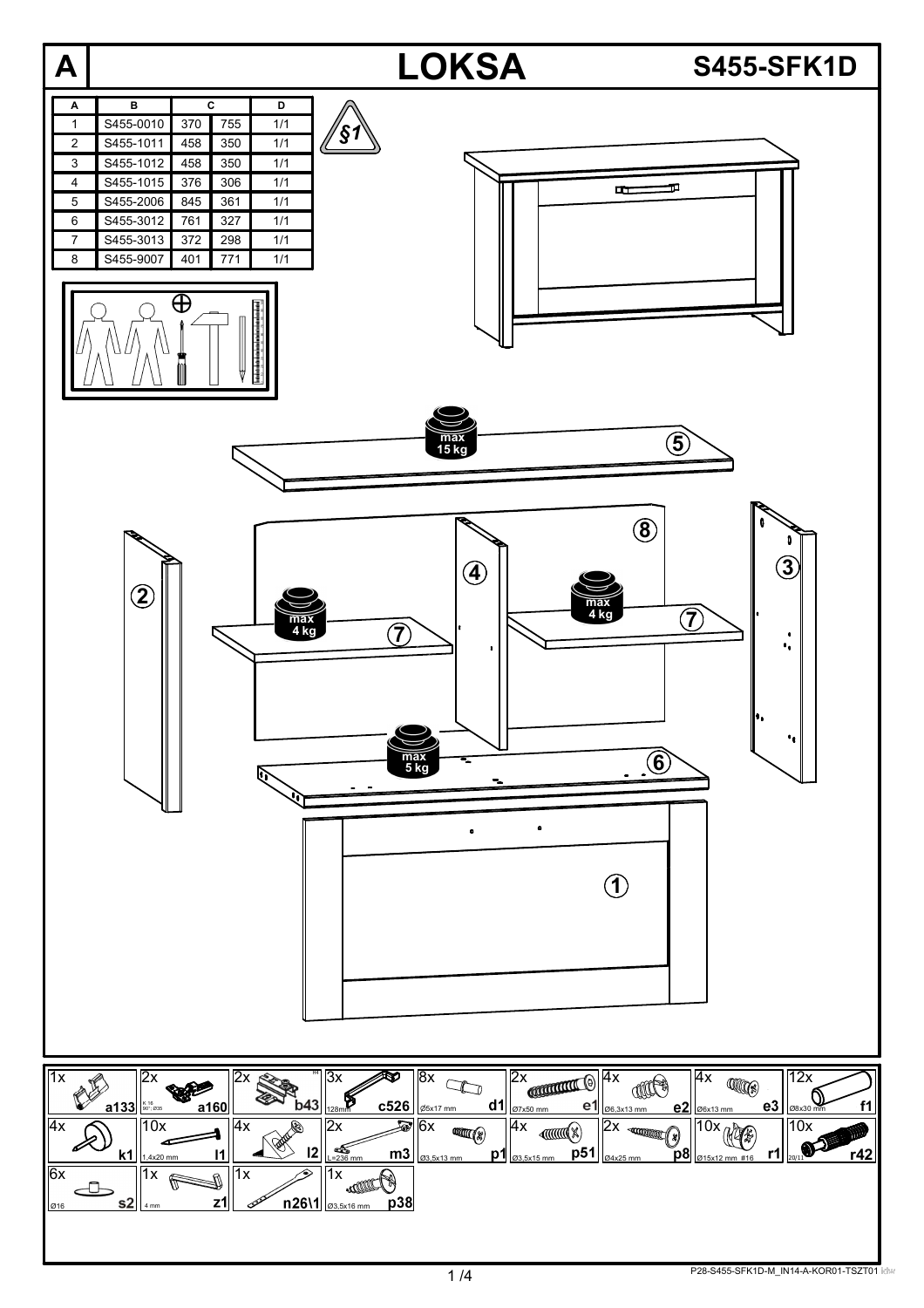

P28-S455-SFK1D-M\_IN14-A-KOR01-TSZT01.idw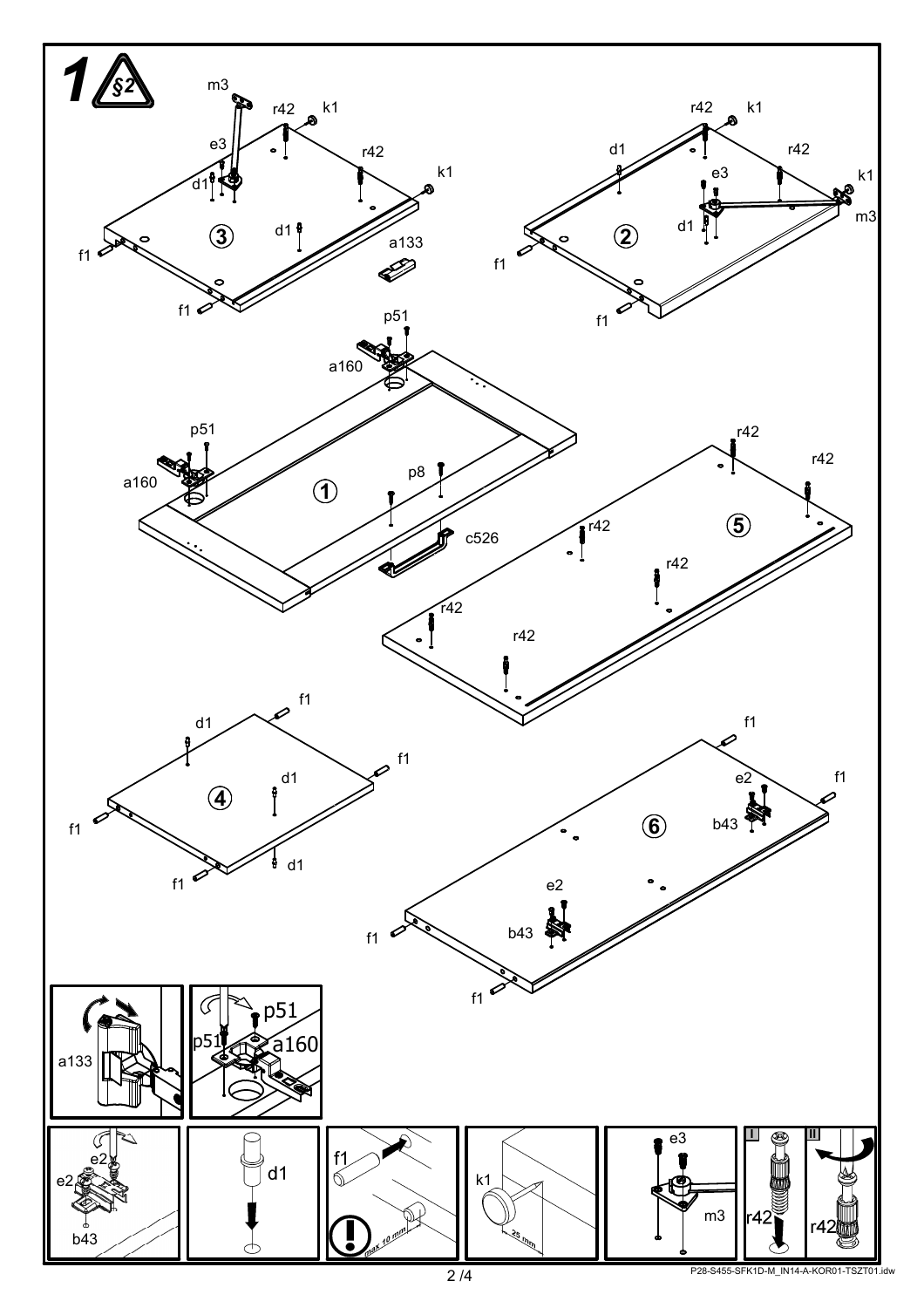

P28-S455-SFK1D-M\_IN14-A-KOR01-TSZT01.idw